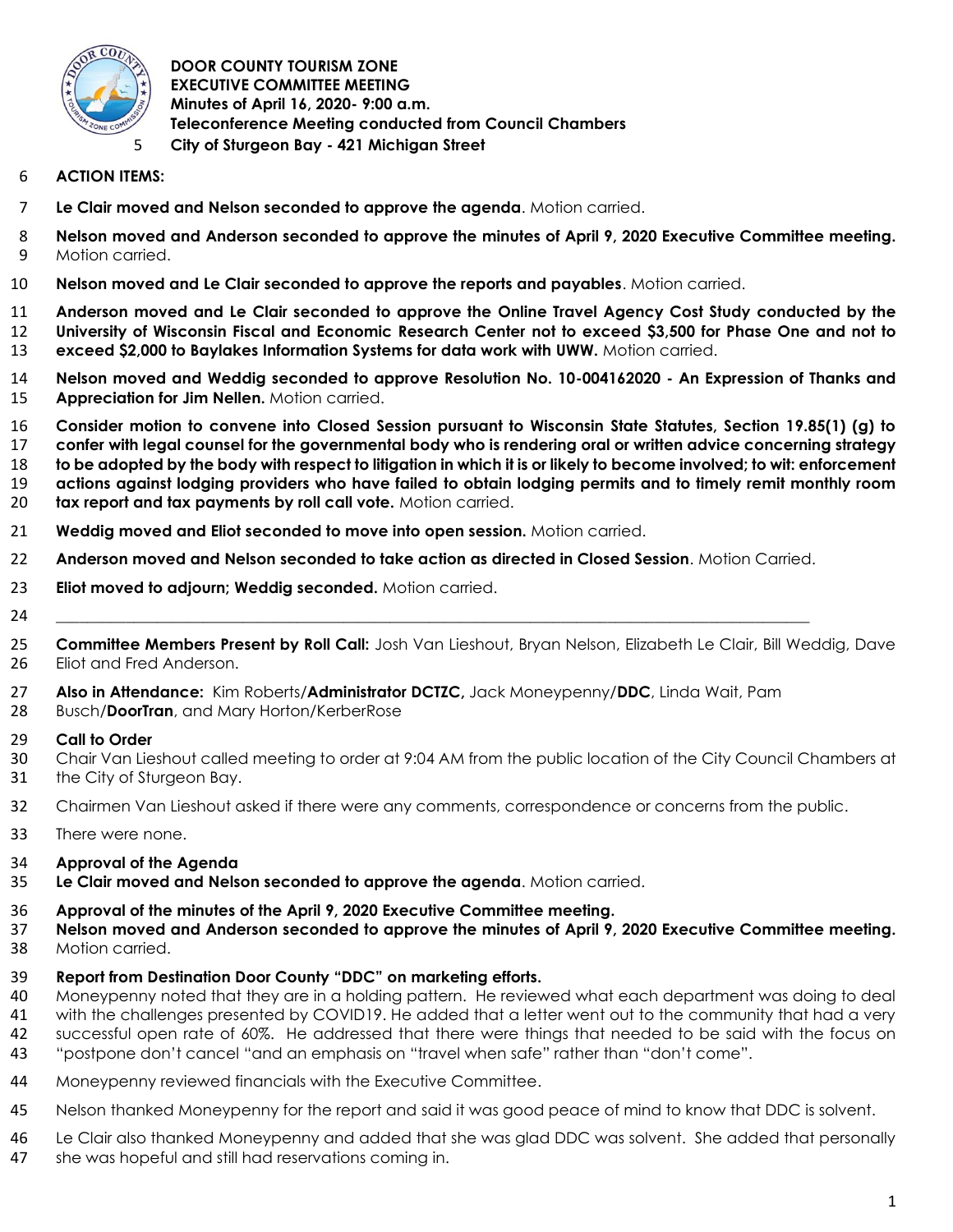- 
- 1 Wedding said he didn't have anything to add but was hopeful for mid-June.<br>2 Eliot thanked Moneypenny. He added that the Pulse would be featuring the Eliot thanked Moneypenny. He added that the Pulse would be featuring the communication from DDC and he
- would welcome more communication from DDC.
- Moneypenny thanked Eliot and said he would keep that in mind. He went on to say that the Board wants to be
- 5 involved and provide input on communications. He added that there is concern that visitors are hearing Door<br>6 County doesn't want visitors. The message from locals and how it is being delivered in many formats may leave
- County doesn't want visitors. The message from locals and how it is being delivered in many formats may leave
- a bad taste with visitors. He stressed that there is a different way to talk to people who come and spend money in Door County.
- Eliot agreed and said locals need to stop being so mean to those who support our local economy; let's not shoot the golden goose.
- Moneypenny replied that we all understand that everyone is scared, but we need to learn to talk nicer and ask those who want to visit to travel when it is safe.
- Eliot added that locals fear the limited resources, but we have to remember that many of our resources such as our hospital are available to our community because of the donations from our seasonal residents.
- Anderson thanked Moneypenny for the report. He added that Public Health closed campgrounds. He agreed that the talk has been very negative. He went on to say that he received a communication from Tourism Secretary Meaney in which she explains that GEM grant restrictions have been relaxed. On a positive note, he 18 said, the Duetto Pulse Report shows the bookings indicate August, September and October reservations are on
- pace year over year.

## **Report from the Administrator.**

- Roberts reviewed no reports, unpaid taxes/fees/penalties and properties permitted. She also reviewed the Lodging Marketplace audits, By Property Report and deactivated properties.
- 23 Anderson asked about the negative on the Financial Statement with regards to Marketplace Collections.
- Horton replied that the negative is from Marketplace Funds received. Permit holders report how much was paid on their behalf and then a receivable is booked for the marketplace. We then receive money from the marketplace.
- **Discussion on the current comparable occupancy numbers.**
- Horton noted that there is still quite a bit of reporting for January and February. She said that year to date collections are down -7.2% and February is down -10.9%. She went on to say that she didn't feel that we were seeing COVID impacts just yet.
- Roberts added that the deadline for filing for February which was March 31 could have been impacted by COVID19. She felt that it was reasonable to think that the pandemic was on peoples'minds as opposed to the filing deadline.
- Horton noted that there will be no difference with reporting. She went on to say that there will be a new line item on the Financial Statement for Lodging Marketplace payments.
- **Consideration of approving reports and payables plus receipts to date.**
- **Nelson moved and Le Clair seconded to approve the reports and payables**. Motion carried.
- **Discussion and consideration of status and/or impact updates related, but not limited to: Lodging, tourism, municipal budgets, marketing budgets, and TZC operating budget with regards to COVID19.**
- Van Lieshout said that he had nothing to add from the City of Sturgeon Bay. The City is concerned about tourism 41 and events. He added that he has no wisdom or solutions to share.
- Nelson, Le Clair, Weddig, Eliot, and Anderson had nothing to report.
- **Discussion and consideration of Online Travel Agency Cost Study conducted by the University of Wisconsin**
- Van Lieshout asked Roberts for an update.
- Roberts updated the Committee that the agreement had been updated as well as an attachment created that
- offered background, scope and questions we hope that the study will answer. She added that there was also a
- memorandum of understanding from Baylakes Information Systems "BLIS" for work associated to pulling data for
- UWW.
- Anderson said he had no questions.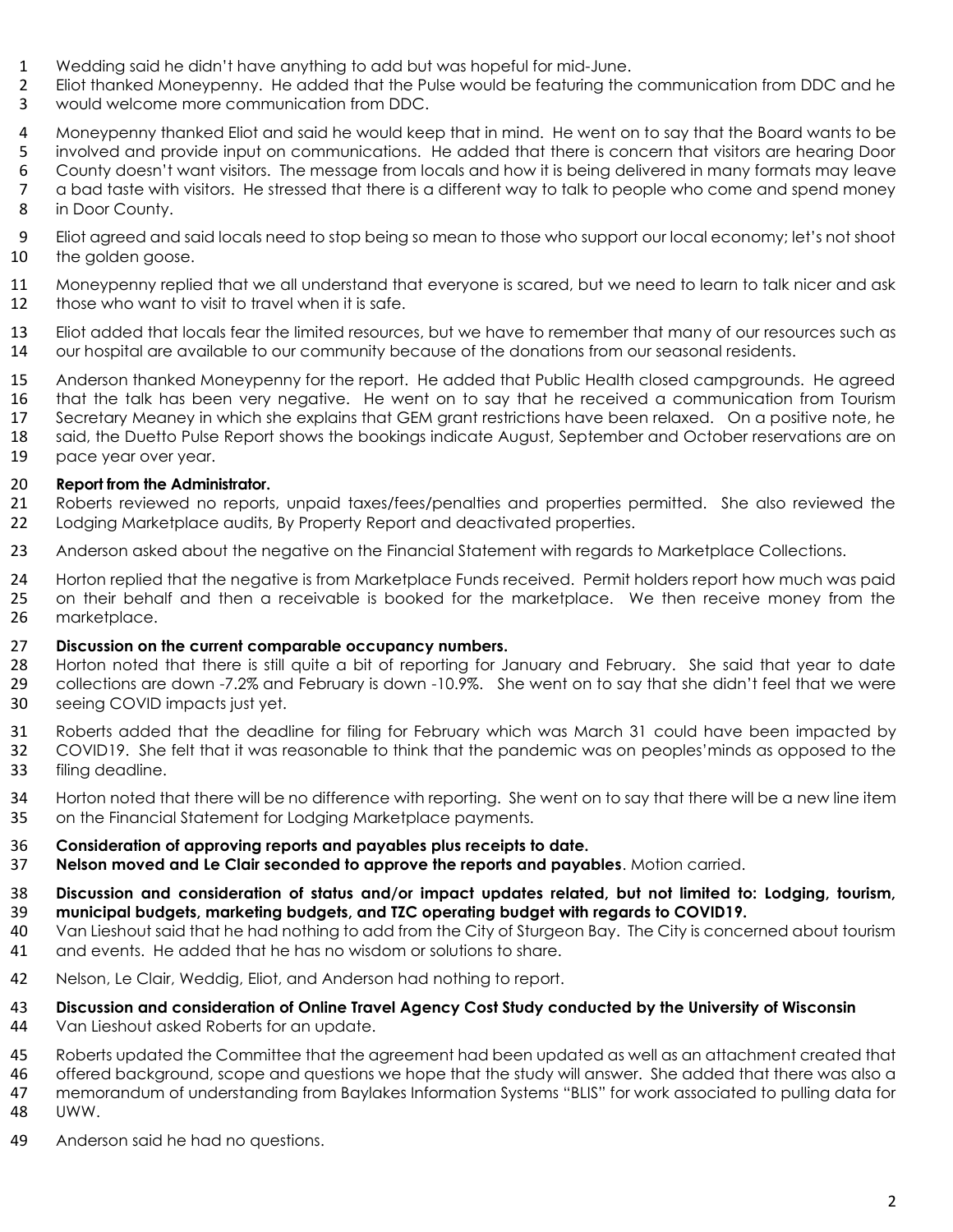- Eliot said he had no questions.
- Wedding asked how many properties BLIS would have access to for data.
- Roberts said she was unsure, but her understanding was it would be similar to the zip code data project for the DCVB.
- Little Bit asked about the cancellation timeline.
- Roberts said that she had discussed the concerns regarding the cancellation timeline and Van Lieshout had said 7 it was standard language.
- Nelson said he was good with the agreements and felt comfortable with the not to exceed amounts.
- **Anderson moved and Le Clair seconded to approve the Online Travel Agency Cost Study conducted by the University of Wisconsin Fiscal and Economic Research Center not to exceed \$3,500 for Phase One and not to exceed \$2,000 to Baylakes Information Systems for data work with UWW**. Motion carried.
- **Discussion and consideration of Resolution No. 10-004162020 - An Expression of Thanks and Appreciation for Jim Nellen.**
- **Nelson moved and Weddig seconded to approve Resolution No. 10-004162020 - An Expression of Thanks and Appreciation for Jim Nellen.** Motion carried.
- **Consider motion to convene into Closed Session pursuant to Wisconsin State Statutes, Section 19.85(1) (g) to confer with legal counsel for the governmental body who is rendering oral or written advice concerning strategy to be adopted by the body with respect to litigation in which it is or likely to become involved; to wit: enforcement actions against lodging providers who have failed to obtain lodging permits and to timely remit monthly room**
- **tax report and tax payments by roll call vote.** Motion carried.

#### **CLOSED SESSION**

- **Weddig moved and Eliot seconded to move into open session.** Motion carried.
- **Anderson moved and Nelson seconded to take action as directed in Closed Session**. Motion Carried.
- **Discussion regarding matters to be placed on a future agenda or referred to a committee, official or employee.**
- Roberts asked if the weekly meeting would continue.
- 26 Nelson said yes, lets meet next week and take it from there.
- 27 Le Clair agreed with Nelson.
- Weddig agreed.
- Eliot agreed and asked for a specific agenda item to discuss.
- Anderson agreed.
- 31 Van Lieshout said the consensus is we will meet again next Thursday, April 23<sup>rd</sup>, 2020 at 9 AM.
- **Adjournment**
- **Eliot moved to adjourn; Weddig seconded.** Motion carried.
- Respectfully submitted,

### Gein Reberts

- $\frac{35}{36}$ Kim Roberts
- Administrator
- 
- 
- 
- 
- 
- 
- 
-